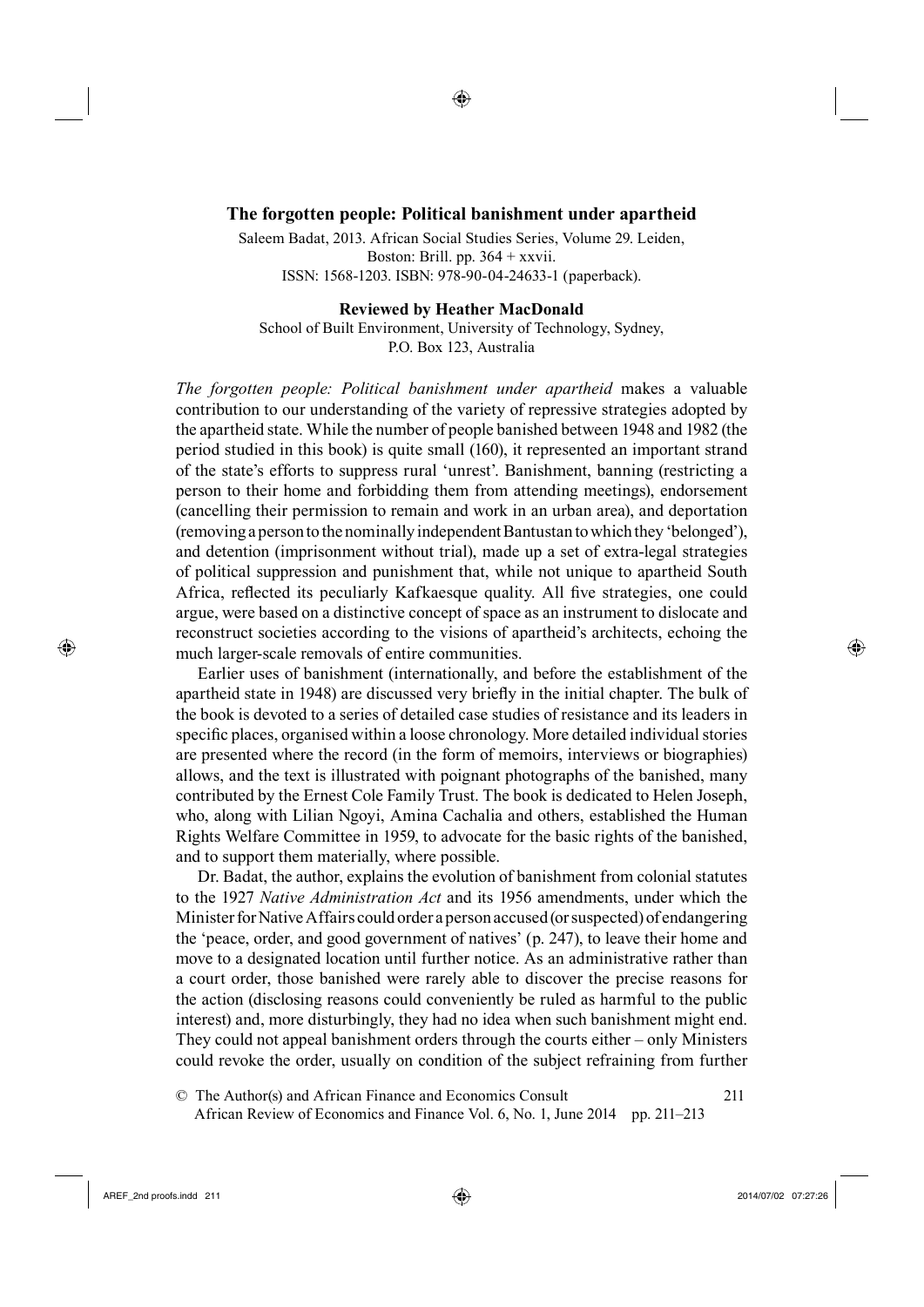## Reviewed by Heather MacDonald

political activity (defined both broadly and vaguely). As the Bantustans began to play a more central role in implementing the apartheid vision, the power to banish people was extended to the homeland rulers. In some cases, banishment was used very effectively in the power struggles among factions of traditional ruling families (notably, this was how Mangosuthu Buthelezi deposed his older sibling, Mceleli Buthelezi, from the leadership of Kwazulu).

Perhaps, most importantly, banishment was a strategy that could compensate for the limitations of the formal justice system, offering an administrative solution where the evidence was inadequate for conviction, and a way to control former political prisoners once their jail term was concluded. It became much less important once parliament had rewritten laws (in the *Terrorism Act* of 1967 and the *Internal Security Act* of 1976) to expand the state's ability to detain and punish opponents on much flimsier grounds. While banishment was often represented as a less draconian response to political agitators than imprisonment, Dr. Badat's carefully documented story of the experiences of individuals provides compelling evidence of the inhumanity of a strategy that he likens to being marooned on a desert island. Their rights to receive medical attention; travel costs for their families to visit or join them; and basic needs for food, clothing and shelter (in extremely inhospitable environments), were fragile. The banished were isolated by language and frequently by distance (one place of banishment, Frenchdale, was 19km from the nearest shop). In a chapter focused on the conditions in which the banished lived, Dr. Badat argues that the 'social death' it represented was more inhumane than imprisonment:

Imprisonment on Robben Island was a preferable alternative to banishment in a distant, desolate, foreign area. Prisoners on the Island constituted a community that intermingled and debated political issues. There was easier access to the basic necessities of food, shelter and medical care; greater opportunity for further education; and, unless sentenced to life imprisonment, there was a defined period of incarceration. (p. 220)

Banishment was predominately used to suppress rural resistance; only 11 per cent of those banished between 1948 and the repeal of the legislation in 1986 were from urban areas. Dr. Badat argues that this reflects the assumption that rural opponents were less likely to be part of national organisations, and thus less likely to organise within the communities they were moved to:

… there were fewer political activists schooled in the art of political mobilisation and organisation in the rural areas. In these circumstances, and without adequate evidence to charge and imprison activists, the banishment of key individuals was an effective means of smothering popular resistance and paving the way for the imposition of state policies. (p. 285)

291Opposition to state efforts to modernise agricultural practices (so-called 'betterment' planning), conflict around the legitimacy of traditional leaders, and the extension of the hated pass system to women, were key points of resistance.

 $\bigoplus$  AREF\_2nd proofs.indd 212 2014/07/02 07:27:26

⊕

⊕